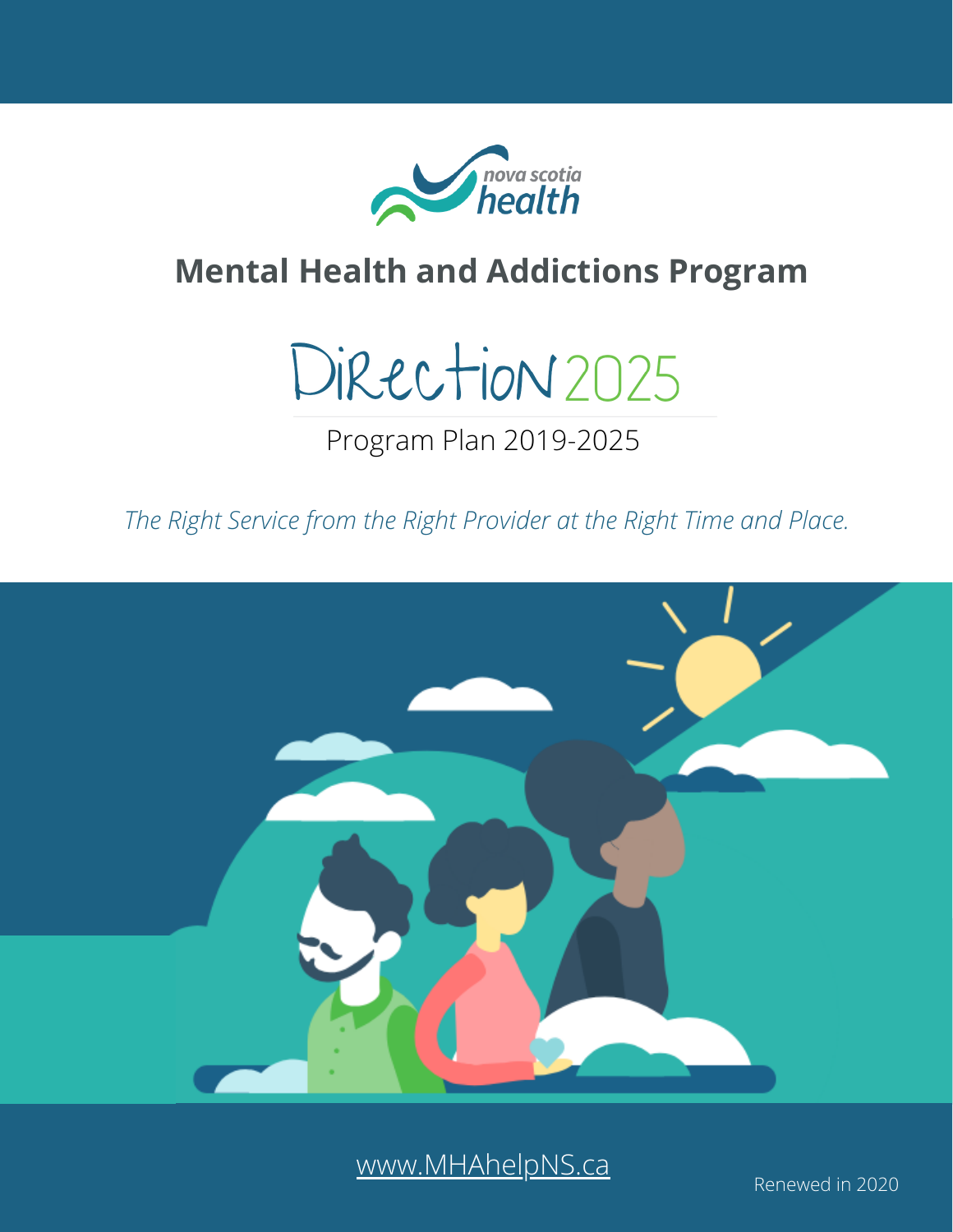

### INTRODUCTION

Direction 2025 is the name given to the Mental Health and Addictions Program's (MHAP) vision for the future of the Program and how it will be brought to life.

Direction 2025 is used to guide the decisions we make and the processes through which we make them by providing clarity, focus and direction about:

- Why the program exists, and what it exists to achieve;
- How we will achieve that the future nature and scope of its role;
- Our vision for the kind of program we aspire to be;
- The values we aspire to reflect;
- The strategic (visions) objectives we will achieve; and
- The strategies and initiatives we will invest in to achieve them.

Direction 2025 is the product of significant research and consultation, and includes several parts:

- Model/Assumptions
- Statement of Mission and Core Role
- Value Statements
- Strategic Objectives
- Execution Strategy and Plan

Together these components reflect our vision for the future of MHAP and a plan to get there.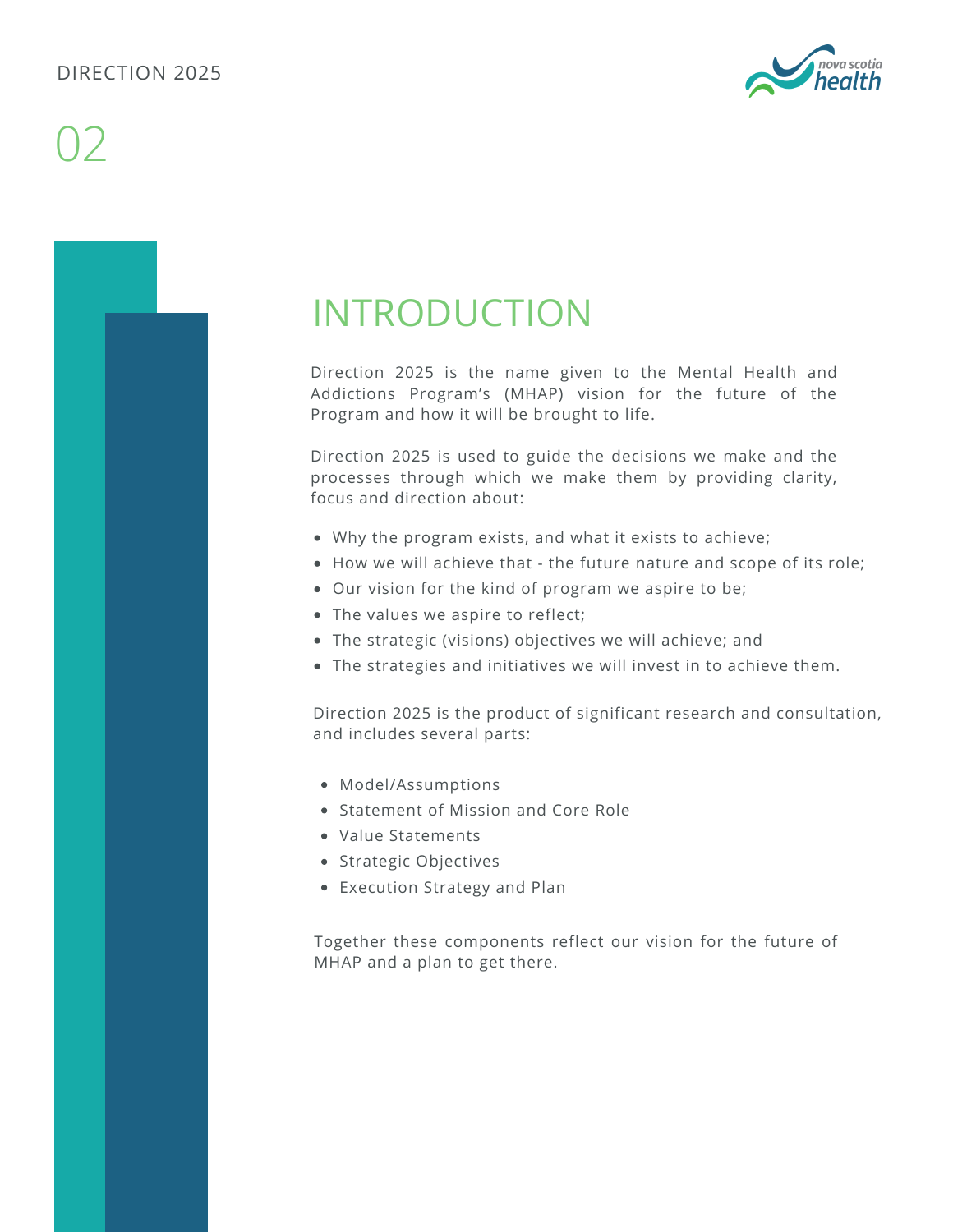#### DIRECTION 2025

## 03



### MODEL/ASSUMPTIONS

Direction 2025 is rooted in the understanding that MHAP exists as one component of a broader mental health and addictions 'system of care' in which a continuum of mental health and addiction services are delivered using a "stepped care" model.

Stepped care is an evidence-based model through which individuals are matched to one of five tiers of interventions, beginning with the least intensive and moving to the most intensive based on each individual's needs.

The model involves the following four core elements:

1. Targeting population groups based on type of need ranging from the whole population's need for mental health promotion and prevention, through the continuum to the needs of those with severe, persistent and complex conditions;

2. Defining the treatment targets and/ or level of intervention/intensity appropriate for each group;

3. Establishing a comprehensive 'menu' of evidence-based services linked to needs within each group; and

4. Matching individual patients with the best services, supports and providers to meet their treatment targets.

The diagram on the next page offers a view of the stepped care model. It reflects a broader system of care in which there is a continuum of services and service providers available to support people's specific needs, from health promotion and illness prevention to intensive treatment services for more complex needs.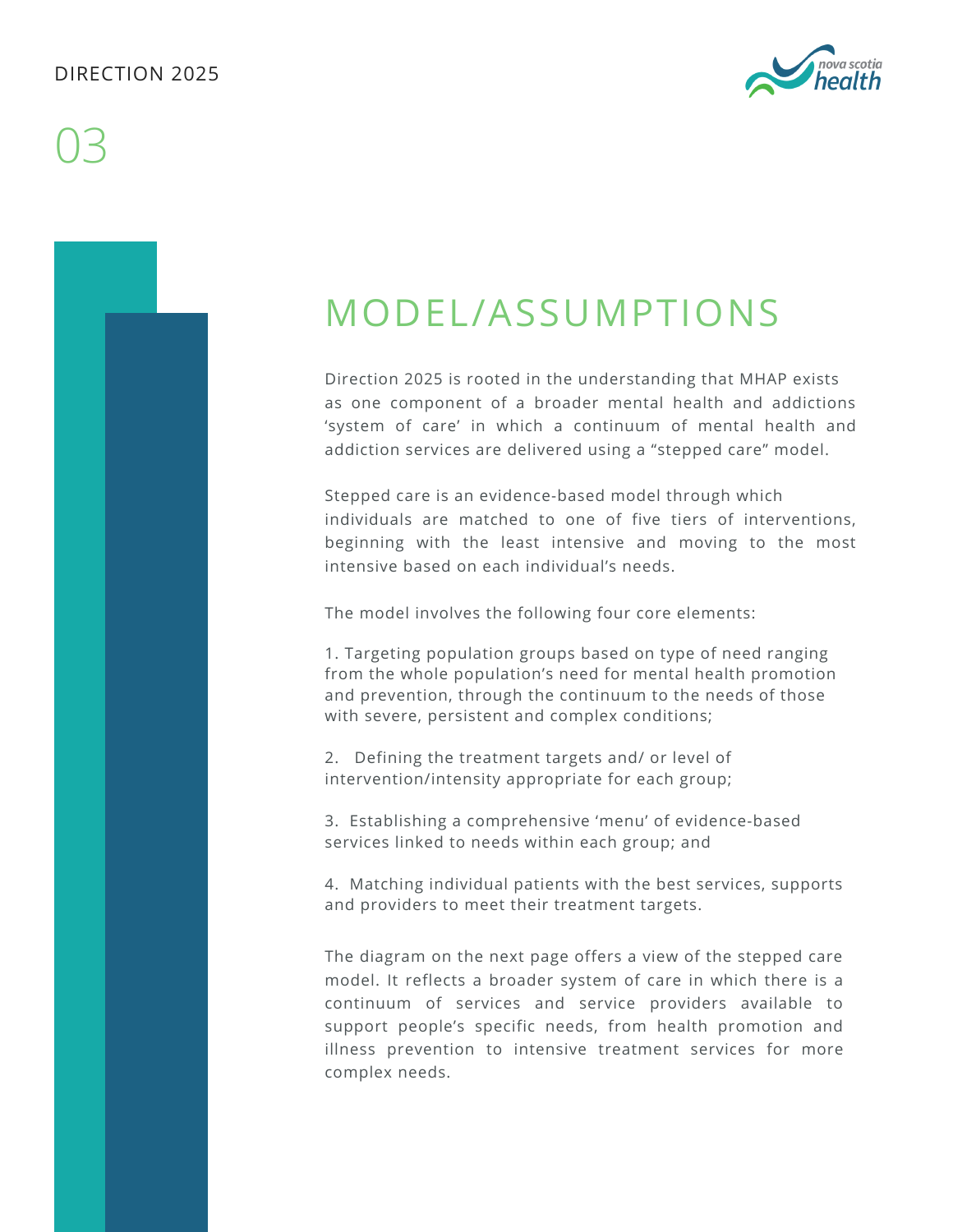#### DIRECTION 2025



04

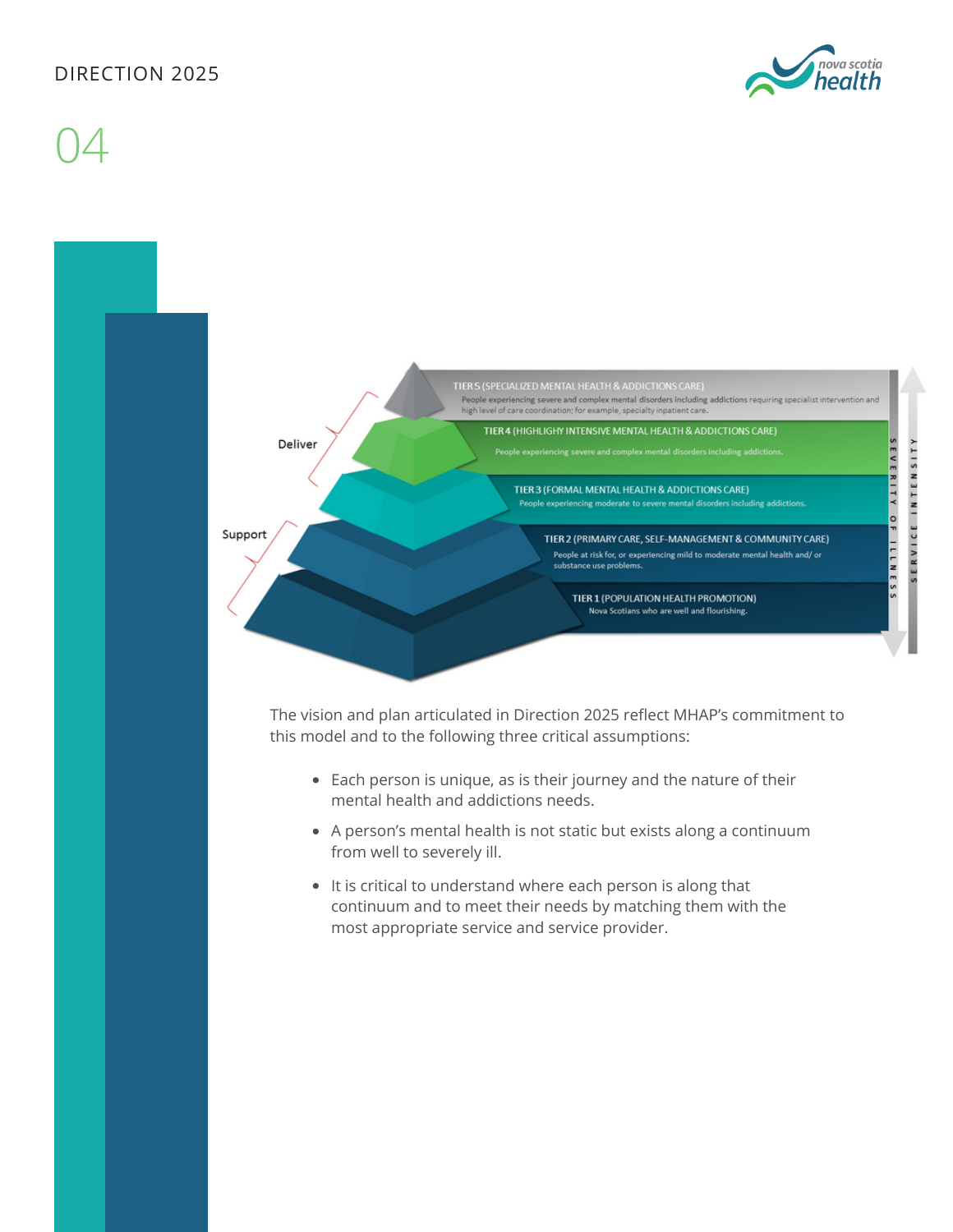

### STATEMENT OF MISSION AND CORE ROLE

The statement of mission and core role articulates our primary purpose and strategy:

- Who we exist to serve;
- What we exist to achieve; and
- The role MHAP will fulfill and the activities we undertake to achieve it.

It provides clarity with respect to the focus and scope of our work and guides decisions at every level of the Program, from intake through to discharge, and from strategic planning to development initiatives.

MHAP's mission is to enable people experiencing mental disorders, including addictions, to manage their conditions and work towards recovery.

We do that by:

- **Providing** specialized evidence informed treatment and care to address the needs of people (children, youth, adults) experiencing moderate to severe mental disorders including addiction, that interfere with their functioning;
- **Working** with partners to deliver crisis supports and services to people in need of emergency care;
- **Supporting** Primary Health Care and other providers to enable people experiencing mild to moderate symptoms to manage their conditions and reduce functional impairment;
- **Contributing** to mental health promotion and early intervention;
- **Fostering** efforts to strengthen the Mental Health and Addiction system by working with people and their families, community organizations, other programs of care, and government.

This mission and core role is linked directly to the Stepped Care approach and our understanding that in addition to delivering care at Tiers 3-5, MHAP has a role to play in supporting and contributing to efforts to strengthen the system as a whole.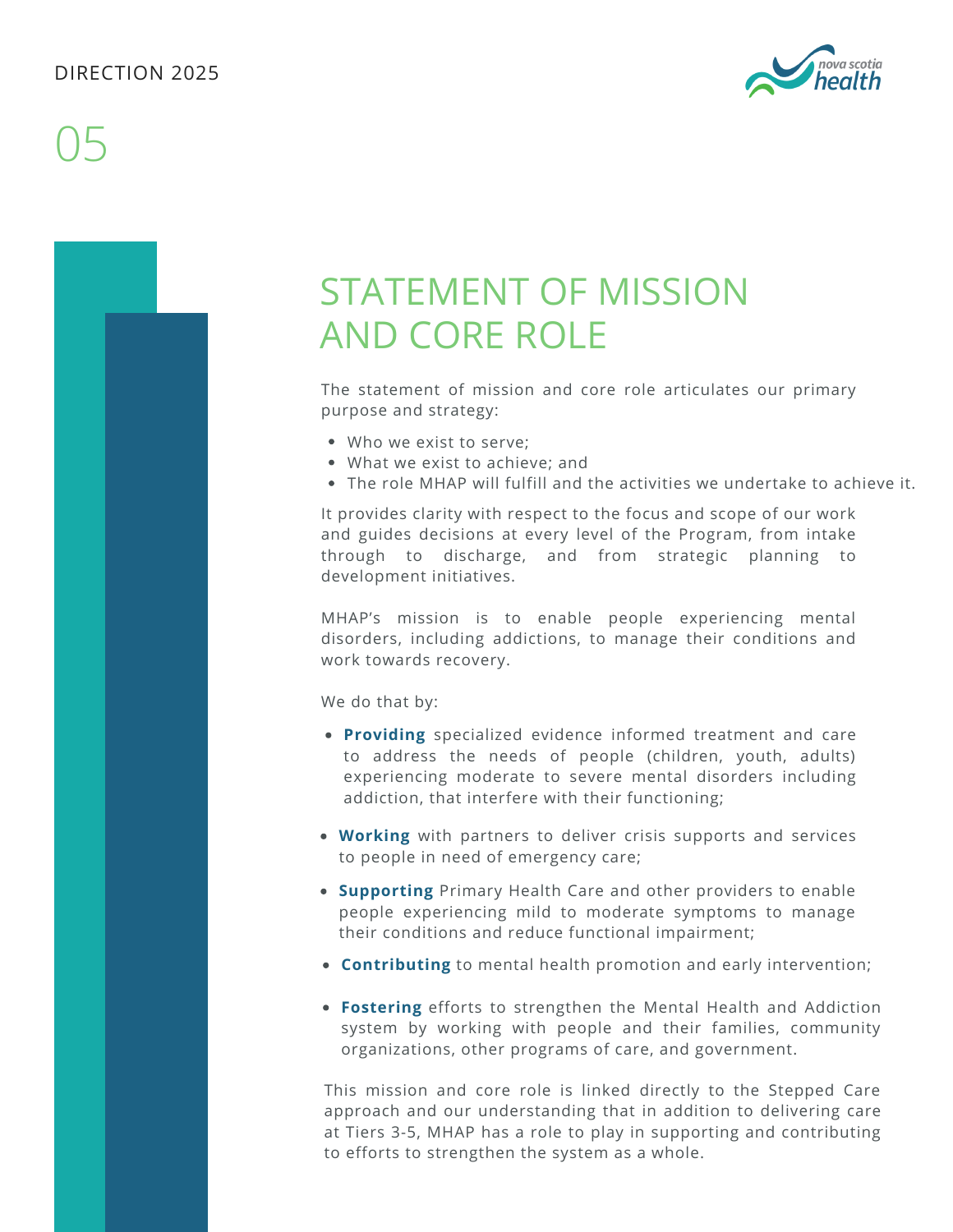

### VISION STATEMENT

Our vision statement reflects our aspirations as a program, the impact we aspire to have on the people we serve and the standards we aspire to achieve.

We aspire to:

- Inspire hope and enable the people we serve to improve their lives; and
- To be known for:
	- The quality of the treatment and care we provide;
	- The efficiency with which it is delivered;
	- The ease with which it is accessed:
	- The welcoming and safe environment in which it is provided;
	- The highly skilled workforce we have;
	- The positive, safe and healthy environment in which they work;
	- The strength and value of the partnerships we build and are a part of;
	- The positive outcomes we enable people and their families to achieve.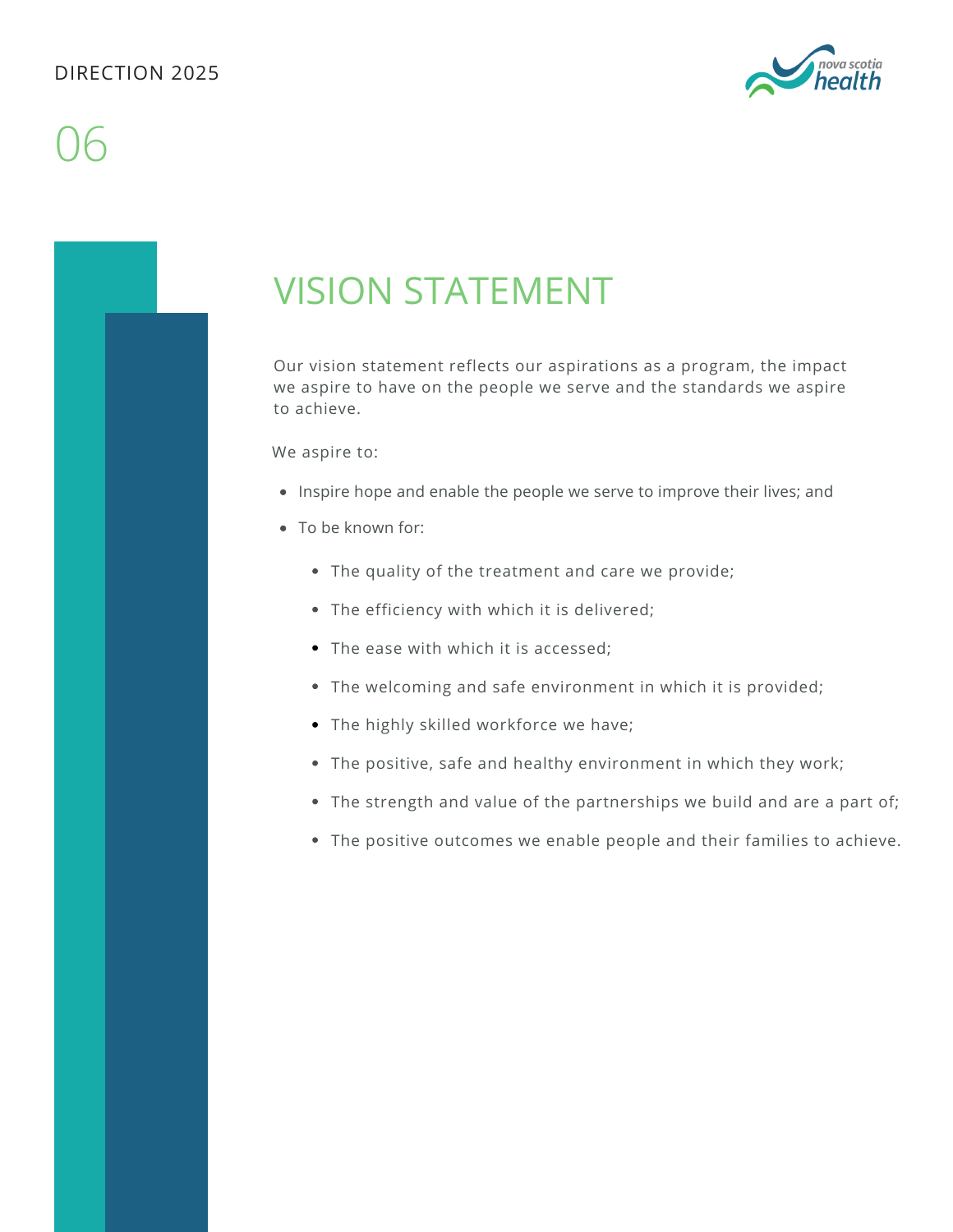

### VALUE STATEMENTS

Our value statements articulate the fundamental ethics to which we are committed and the how those ethics will be reflected in our decisions and behaviours. They are used to guide what we need to think about and how we will go about doing things.

We are part of Nova Scotia Health (NSH) and are committed to its core values of:

- Respect
- Integrity
- Courage
- Innovation
- Accountability

We will live those values by:

- Including, listening to, learning from, working collaboratively with, and caring for each other and the people we serve.
- Being honest and ethical.
- Doing what is right even when it may be difficult.
- Being open to change
	- Learning new things and from different perspectives.
	- Exploring new possibilities.

- Removing systemic bias and barriers to opportunity, access, and evidence informed care.

Answering to the public, the people and the communities we serve, and to each other for our decisions and actions.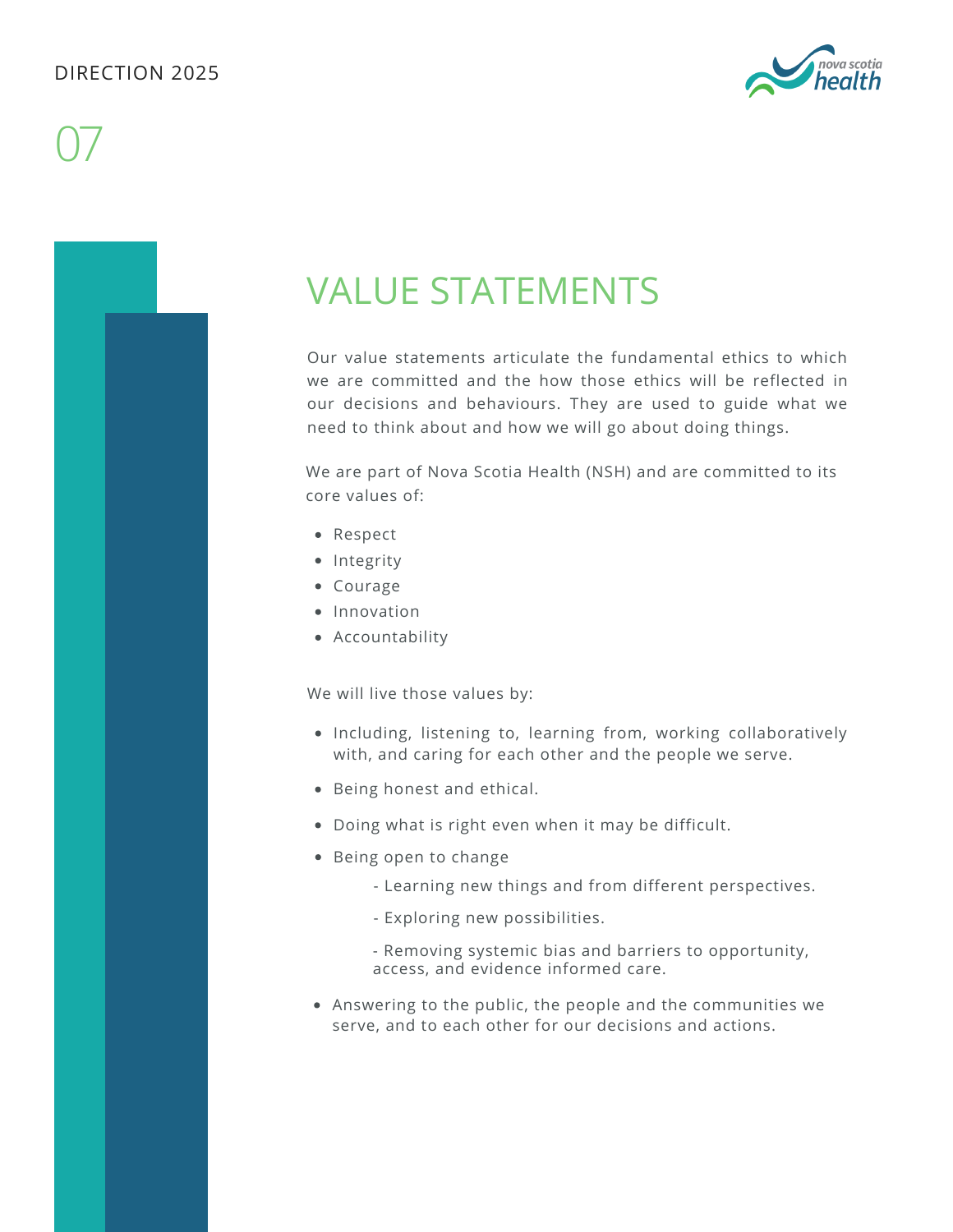

### STRATEGIC OBJECTIVES

MHAP's strategic objectives identify critical areas requiring focus and change and describe the future vision for each of those areas.

They are used to provide focus and guidance for the assessment and implementation of change initiatives and investments.

Direction 2025 identifies six strategic objectives for MHAP.

The graphic below names each and describes our vision for success:

#### FOCUS & CAPABILITY

Our resources are focused on our core role.

#### ACCOUNTABILITY

- We hold ourselves accountable to Nova Scotians for meeting standards and producing sustainable positive outcomes.
- We have appropriate information management tools in place, and track and report on progress and results regularly.

#### **CONSISTENCY**

• The people we serve can expect to receive the same standard of care and service regardless of where they reside in the province.



#### ACCESS & AVAILABILITY

Our services are easy to access and are readily available to those who need them.

#### VALUE & ALIGNMENT

- Our services are aligned to address the need based demands of the people we serve.
- Our research investments are aligned to improve clinical process and outcomes.
- Our resources are aligned, using a stepped care model and flexible scheduling processes, to enable them to make the most effective use of their time and skills.

#### QUALITY & EFFECTIVENESS

- We deliver evidence informed services and programs.
- We have quality improvement processes in place to review and improve them as the evidence evolves.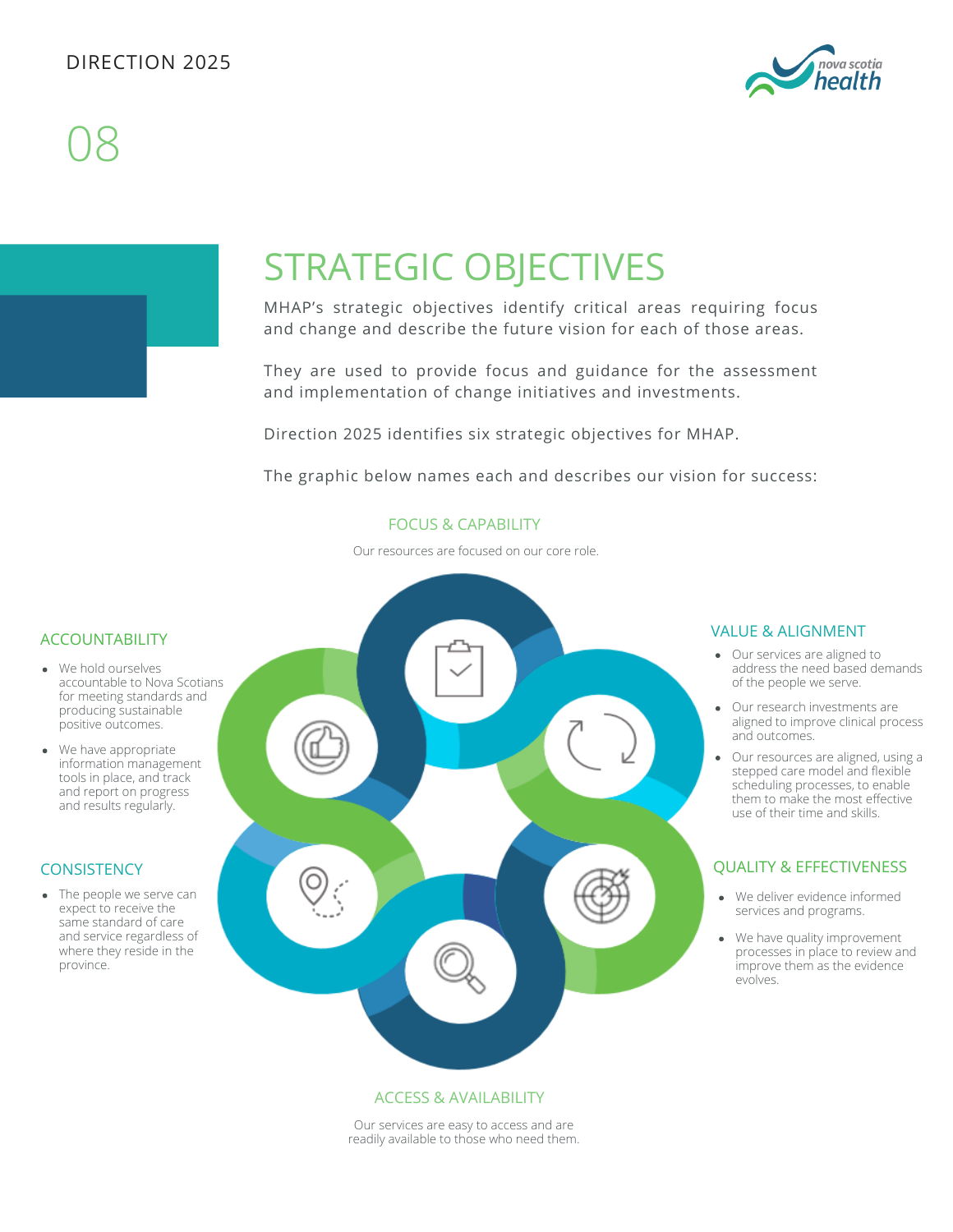

### EXECUTION STRATEGY

The mission, core role, values, and strategic priorities describe MHAPs vision or aspirations as a Program of Care.

The execution strategy and plan lays out the sequence of initiatives that have been or are being implemented to make the changes required to bring the vision to life.



A more detailed view of the initiatives and deliverables is articulated in a logic model that links each objective to specific deliverables and to short, medium and long-term outcomes and results.